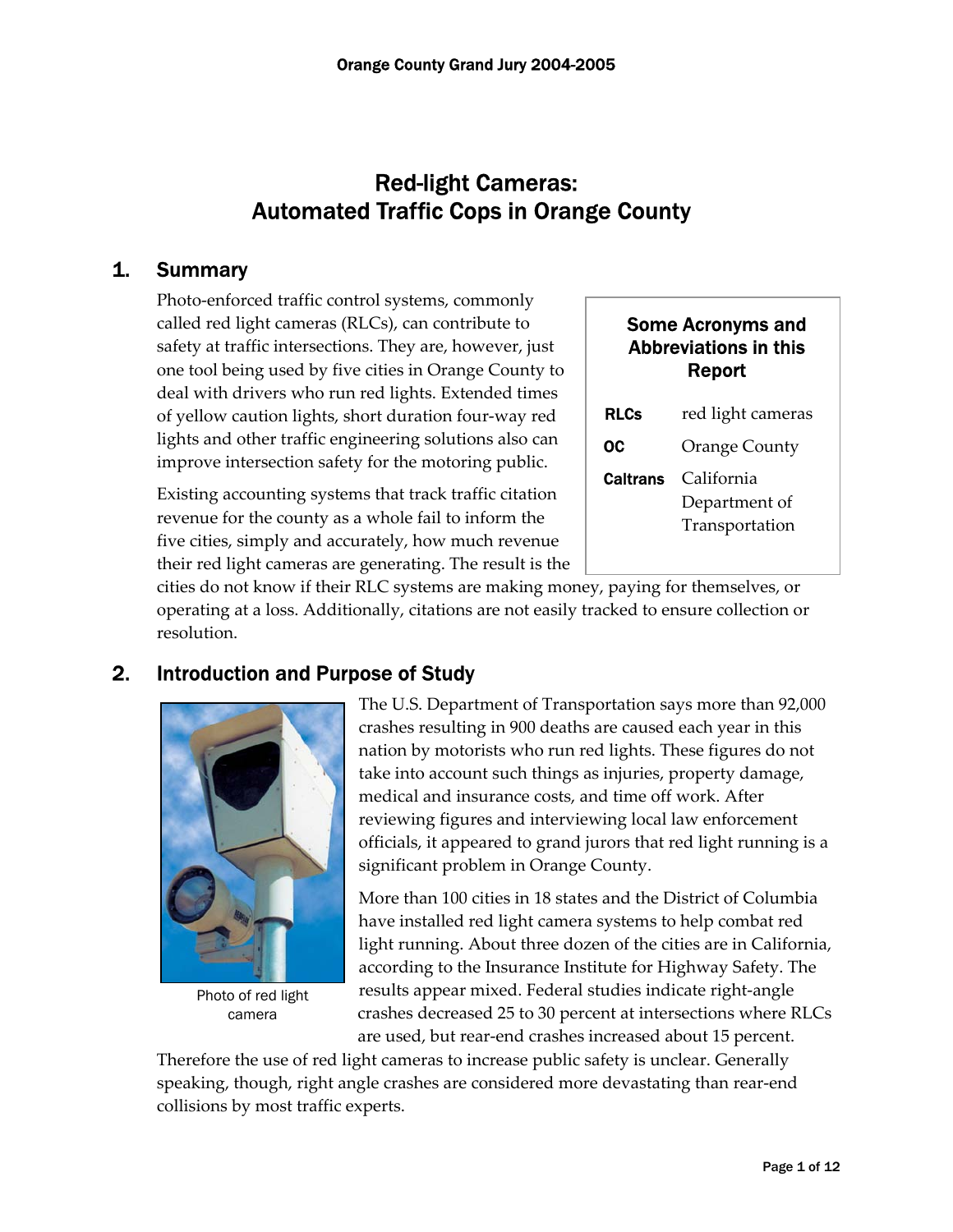Grand jurors focused on RLCs, the so-called "robo cops" of traffic enforcement. They are used by Costa Mesa, Fullerton, Garden Grove, San Juan Capistrano, and Santa Ana, primarily in the interests of making selected intersections safer for motorists and pedestrians. The purposes of the study were to determine how the camera systems work, whether they actually improve traffic safety, if they make sense legally and financially, and to inform the public about them. The jury also wanted to know:

- What interaction between police, RLC vendors, and the courts is necessary to make this enforcement system function?
- What other methods might reduce red light running?

## 3. Method of Study

Interviews with traffic engineers and police responsible for traffic enforcement were at the core of this study. The interviews were conducted in the five Orange County cities using RLCs and in five cities that aren't using them.

Grand jurors also:

- Observed court proceedings involving alleged red-light traffic violations captured by photo enforcement.
- Viewed examples of photos produced by RLCs.
- Interviewed representatives of the two vendors who contract with Orange County cities for RLC services.
- **Learned from advocacy groups about controversies surrounding RLCs.**
- Discussed with court administrators how RLC citations are handled.
- Reviewed current laws and regulations governing RLCs.
- Explored how other states regulate RLCs.
- Sought statistics on red-light running and how RLCs affected such violations.
- **Looked at products marketed as ways of defeating RLCs.**

## 4. Background

This section contains RLC history, definitions, and answers to frequently asked questions.

### 4.1 History

RLCs first appeared at traffic intersections in Europe and Australia in the 1970s. Currently, 12 other countries use them. RLCs came to the U.S. in 1993 when New York City started installing them.

The Stop Red-Light Running Program was created by the Federal Highway Administration in 1995 as a community-based safety program. The impetus was a study showing that red light running was the leading cause of auto crashes in the nation's urban areas.

That same year, the California Legislature authorized automated enforcement systems at traffic intersections. Previously, these systems were limited to rail crossings in California. In 1997 Oxnard became the first California city to install RLCs. The new law, which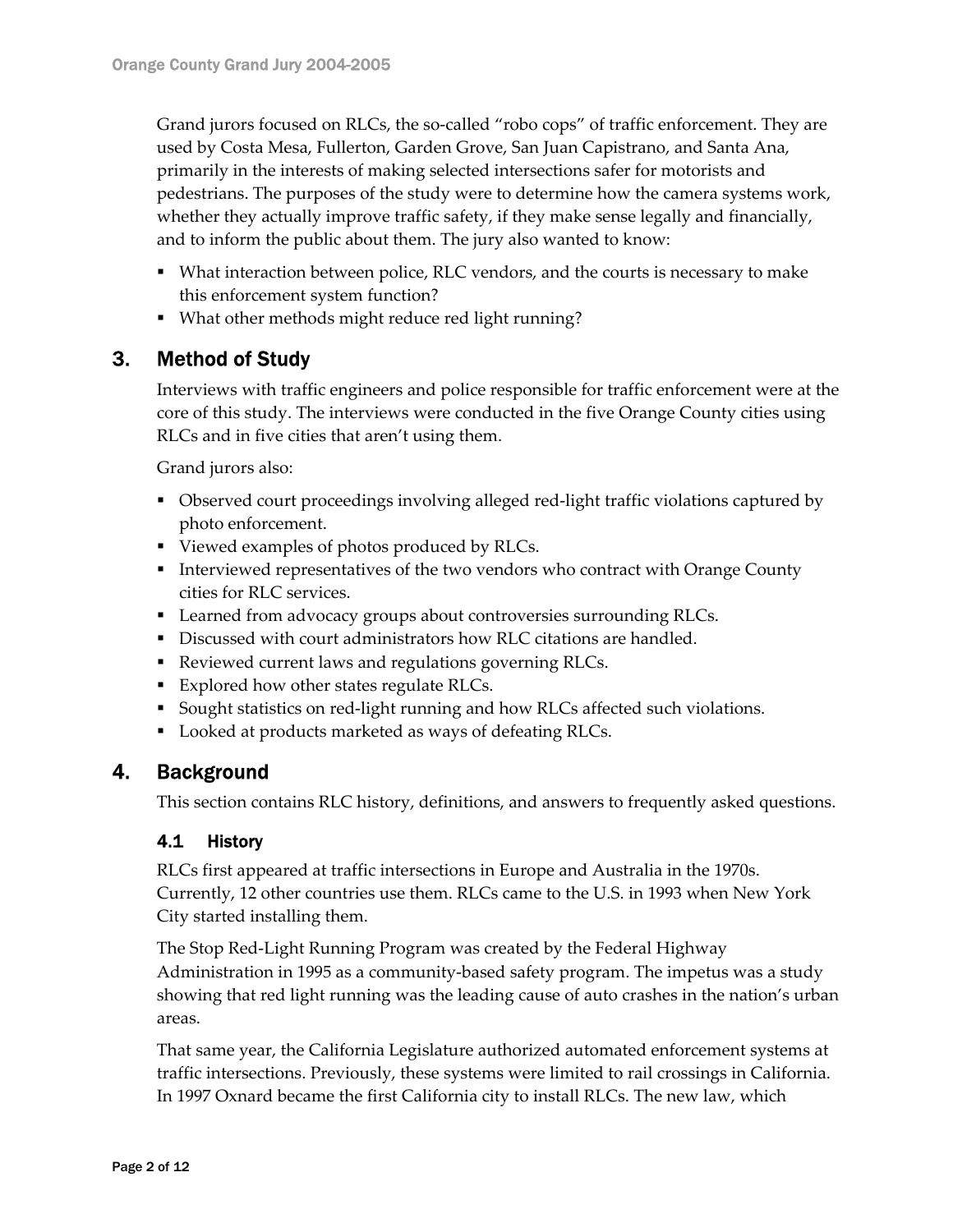became effective January 1, 1996, established a three-year trial period for the systems. That sunset provision was removed by the legislature in 1998.

In July 1999, the first RLC was installed in Orange County by the City of Garden Grove. It remains at the intersection of Brookhurst and Westminster avenues. The cities of Costa Mesa, Fullerton, San Juan Capistrano, and Santa Ana followed Garden Grove's lead. All five cities currently use RLCs at selected intersections.

In 2001, San Diego's RLC system was challenged in court. The case eventually led to the dismissal of about 300 RLC citations. RLC opponents hailed the decision as a major victory, but the judge deciding the case specifically upheld the constitutionality of the RLC program. He ruled the city was not operating the system as required by law because 1) the vendor exercised too much control, and 2) the vendor was paid per citation collected. Thus, the San Diego program was deemed subject to potential manipulation for profit.

In People vs. John Allen, et al., San Diego Superior Court, Judge Ronald L. Styn held that:

Vehicle Code Section 21455.6 enables a city to enter a contract with a private entity for the 'use of the system,' but not for the operations of the system. The automated enforcement system must be operated by a governmental agency… In this case, the actions of the City do not satisfy the plain meaning of the word 'operate.' The City has no involvement with, or supervision over, the ongoing operation of the system.

The San Diego experience led to changes in the law. The changes came via Assembly Bill 1022 by Assemblywoman Jenny Oropeza, D-Carson. It became law January 1, 2004.

The law:

- Prohibits camera corporations from being paid on a per-conviction basis.
- Prohibits camera corporations from selecting the locations for cameras.
- Prohibits camera corporations from changing the timing of signal phases.
- Prohibits camera corporations from reviewing and approving tickets.
- Continues confidential treatment of photos, so that only the police, registered owner, and an identified driver of the vehicle can look at them.
- Requires shredding of the photos after six months.
- Makes mandatory minimum Caltrans requirements for the timing of yellow caution lights.

Currently, RLCs are governed by California Vehicle Code Sections 21453, 21455.5, 21455.6, 21455.7, 40518, and 40520, as well as Section 4D and Table 4D.102 of the California Supplement to the Federal Manual on Uniform Traffic Control Devices.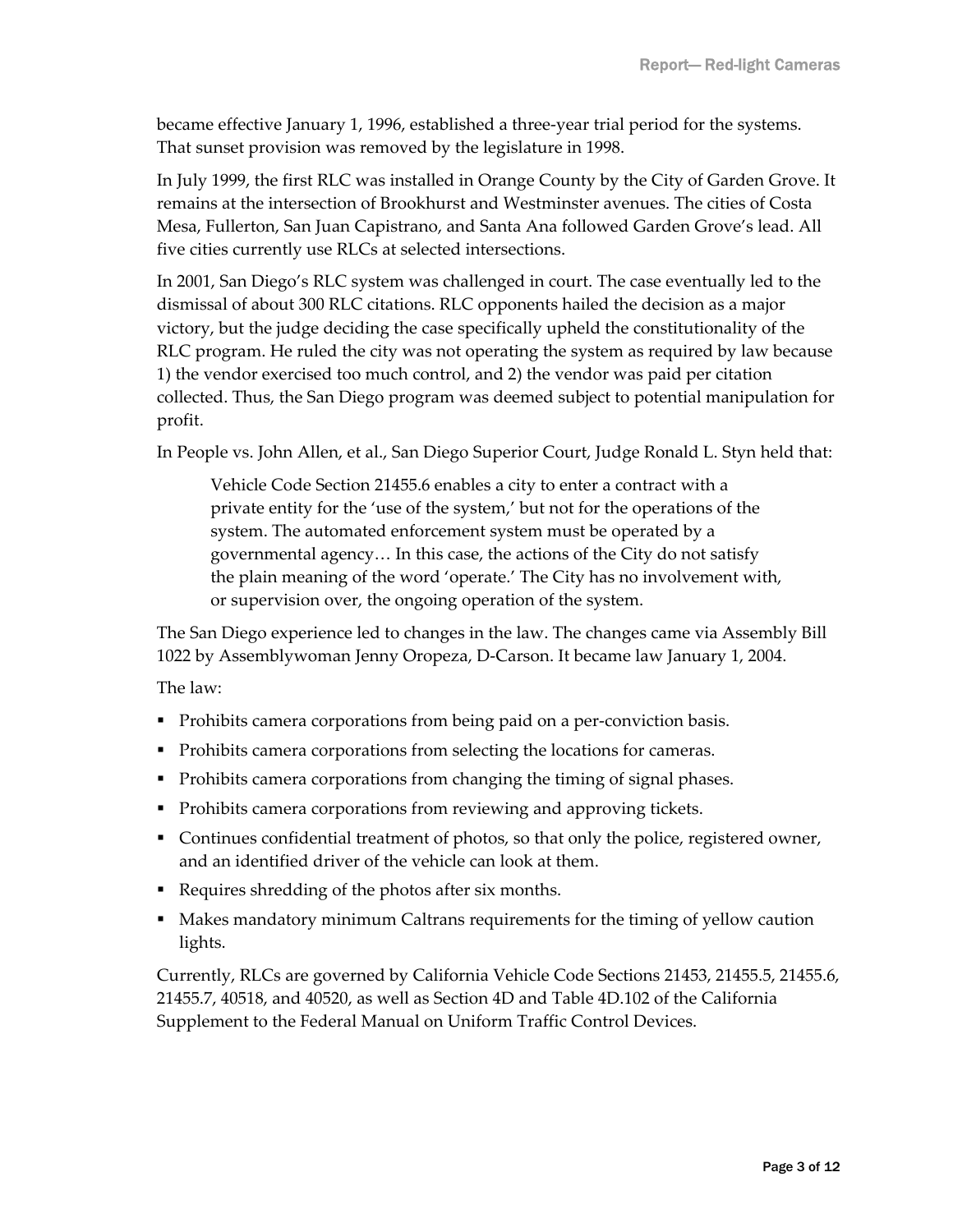## 4.2 Definitions

Key RLC terms are:

- *Red light camera* a computer-controlled camera that acts as an automated photo enforcement system, in effect functioning as a police officer
- *Approach* an entrance to an intersection
- *Event* when a photo is taken after a traffic signal has turned red
- *Loops* magnetic loops under the pavement that trigger an RLC

### 4.3 How do RLCs work?

RLCs are computercontrolled camera systems (digital or video) that record violations of red traffic signals at given traffic intersections 24 hours per day. (See diagram to the right.) They do this through sequential photographs that, in California, must provide visual evidence of the vehicle involved, its license plate, and the person driving the vehicle at the time of the violation.

A typical RLC system is made up of multiple cameras, a computer and triggering mechanisms known as magnetic loops.



The technology is intended to photograph events involving vehicles that have entered an intersection after the signal has turned red. Vehicles entering an intersection on a yellow light and still in the intersection when the light changes to red are not photographed.

When a vehicle approaches an RLC intersection, magnetic loops embedded in the roadway sense the presence of the vehicle and send a signal to the computer. There are two loops separated by several feet. The last loop is at the entrance to the intersection known as the "stop line." If the traffic signal is green or yellow, the computer ignores signals from the loops. When the light turns red and both loops sense a vehicle, the computer factors the time between signals and calculates the speed of the vehicle. The computer then activates the camera or cameras which, depending upon the type of camera, might also include a flash device for augmenting the light needed for a photo.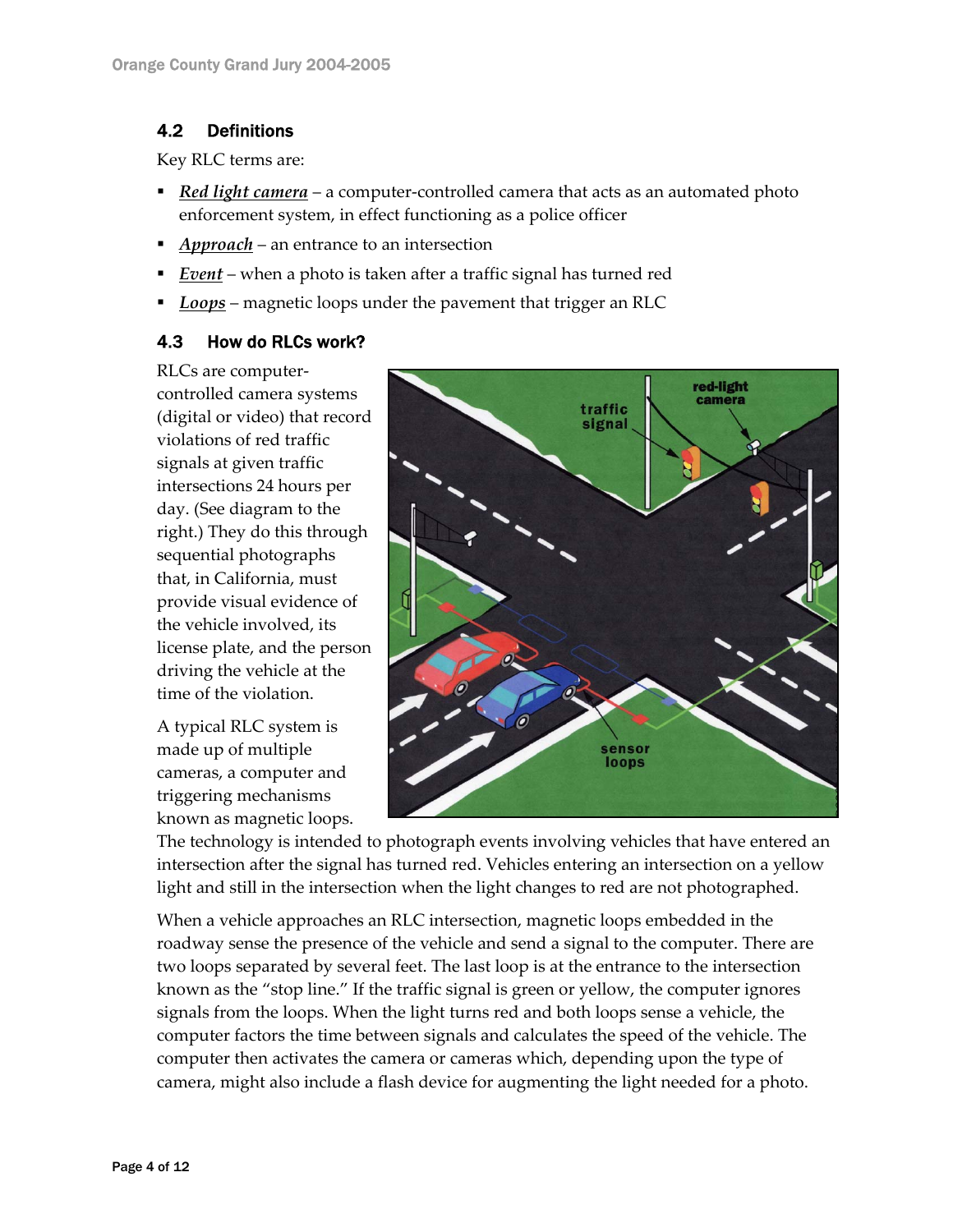Four photos are taken: 1) the vehicle at the stop line, 2) the vehicle inside the intersection, 3) the license plate, and 4) the driver. RLC systems also record information in the frames of the photos. Included are date, time, location of intersection, speed of vehicle, and elapsed time between the light turning red and the car entering the intersection.

Currently, two firms supply RLCs in Orange County–Nestor and Redflex. Their technology differs slightly, but overall their operations are similar. Nestor uses only video cameras and does not use magnetic loops embedded in the roadway. Instead, the firm uses a virtual loop. In this proprietary system, a computer analyzes a video feed from the intersection. The computer is programmed to recognize changes indicating a vehicle is moving through the intersection. If the light is red at the time, the computer recognizes this and stores the video.

#### 4.4 What happens after an event?

After a suspected red light runner is photographed, the information is sent over a secure line to the vendor, whose staff analyzes it for clarity and completeness of information as specified by local police. The vendor makes an initial judgment about the information based on its completeness and the quality of the photos. Conditions that might diminish photo quality often have to do with weather; i.e., sun glare, fog, rain, etc. A vehicle without a license plate, or one driven by someone who obviously, because of gender differences, is not the registered owner might mean the information is not good enough.

The photos of the offending vehicle and driver, including the time, date, and speed involved in the event are forwarded to the appropriate police department, along with the identity of the vehicle's registered owner. Police then attempt to match the photo of the driver with the registered owner's license photo on file with the California Department of Motor Vehicles. Sworn police officers then examine all the materials and approve those they believe should result in citations.

Several local jurisdictions in California are using trained civilian law enforcement personnel to examine and approve RLC citations under the direct supervision of sworn officers. All local jurisdictions in Orange County that were interviewed favored the use of this optional tactic. This approach appears to be efficient and cost effective and may result in an overall cost savings to local jurisdictions.

The red light events police approve for citation are returned to the vendor, who prepares the citations and sends them, within a specified time, to the registered owners and to the court. The registered owner also receives a courtesy notice from the court, followed by a warning notice if the owner doesn't respond. In many cases, the registered owner is the offending driver, but if not, the registered owner has the option of naming the driver on the back side of the citation.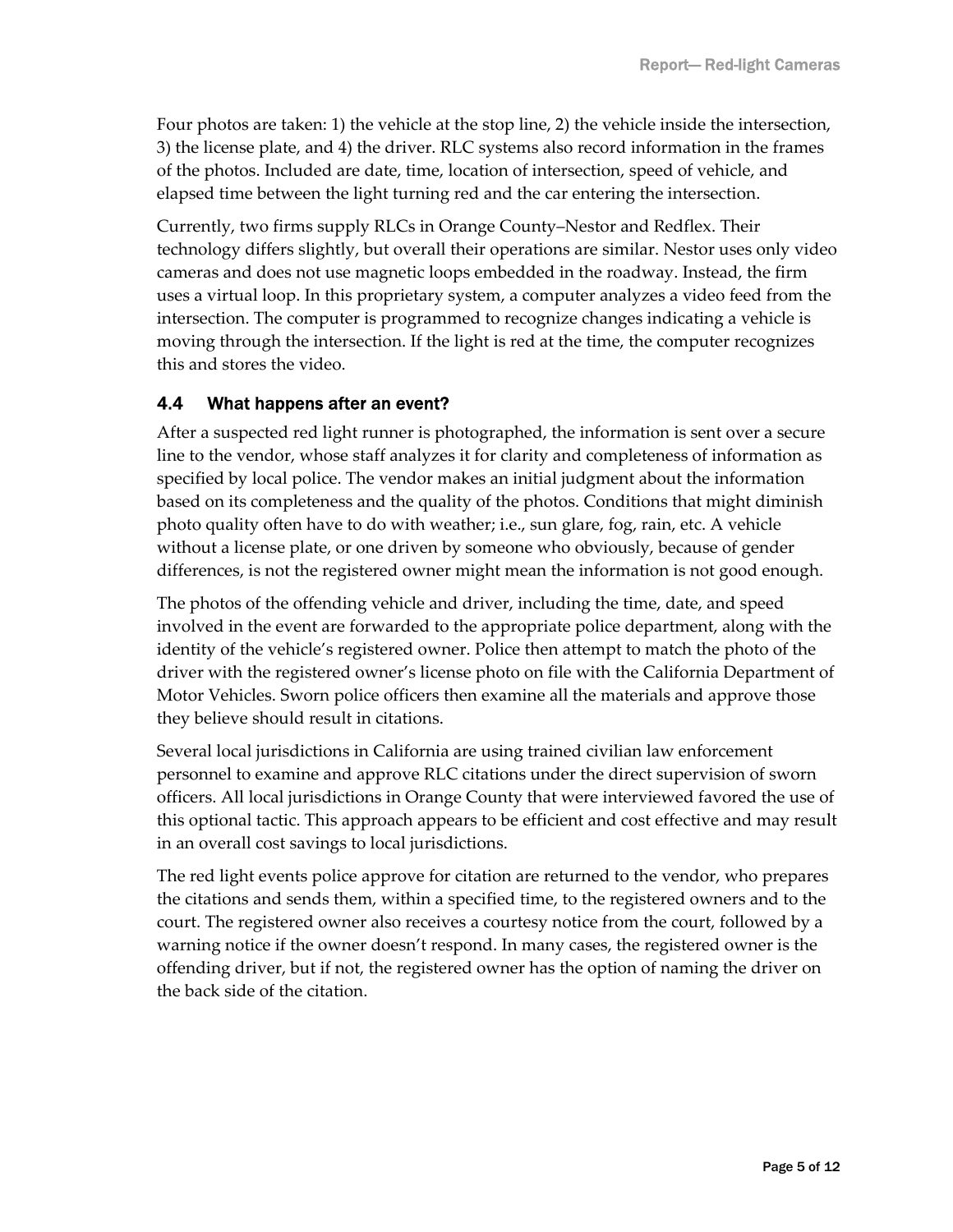| <b>Red Light Camera Fines and Penalties Distribution Breakdown</b> |        |                        |        |                      |       |  |  |  |
|--------------------------------------------------------------------|--------|------------------------|--------|----------------------|-------|--|--|--|
| <b>Superior Court Portion</b>                                      |        | <b>Cities' Portion</b> |        | <b>State Portion</b> |       |  |  |  |
| Night Court Fee                                                    | 1.00   | Red Light Fund         | 29.40  | State PA             | 48.03 |  |  |  |
| <b>Automation Fund</b>                                             | 2.00   | Motor Vehicle Fund     | 58.31  | Surcharge            | 20.00 |  |  |  |
| County Share of City Fines                                         | 10.29  | Red Light Fund         | 49.99  |                      |       |  |  |  |
| <b>Court Construction Fund</b>                                     | 14.70  |                        |        |                      |       |  |  |  |
| Court Automation Fund                                              | 3.90   |                        |        |                      |       |  |  |  |
| County DNA Identification                                          | 9.78   |                        |        |                      |       |  |  |  |
| County                                                             | 20.58  |                        |        |                      |       |  |  |  |
| County PA                                                          | 48.02  |                        |        |                      |       |  |  |  |
| <b>Court Security</b>                                              | 20.00  |                        |        |                      |       |  |  |  |
| Total                                                              | 130.27 |                        | 137.70 |                      | 68.03 |  |  |  |

Currently, the total fine, plus fees, for running a red light can be as much as \$336. (Below, see the table and pie chart for a breakdown of where the money goes.)

Before going to court, those receiving RLC citations are offered the opportunity to view the evidence recorded by the cameras, usually at police headquarters of the city involved. Many do not, choosing instead to wait until their court date. This can slow court proceedings, which are interrupted so the pictures can be shown to the alleged offender on a laptop computer carried to court by a police officer representing the city. Interestingly, after seeing the still photos or videos, a high percentage of the accused immediately plead guilty.



4.5 How many RLCs are operating in Orange County?

As of May 1, 2005:

- Costa Mesa has RLCs covering 15 approaches at four intersections.
- Fullerton has RLCs covering six approaches at three intersections.
- Garden Grove has RLCs covering 11 approaches at five intersections and is adding another intersection.
- **San Juan Capistrano has RLCs covering four approaches at two intersections.**
- Santa Ana has RLCs covering 14 approaches at 10 intersections.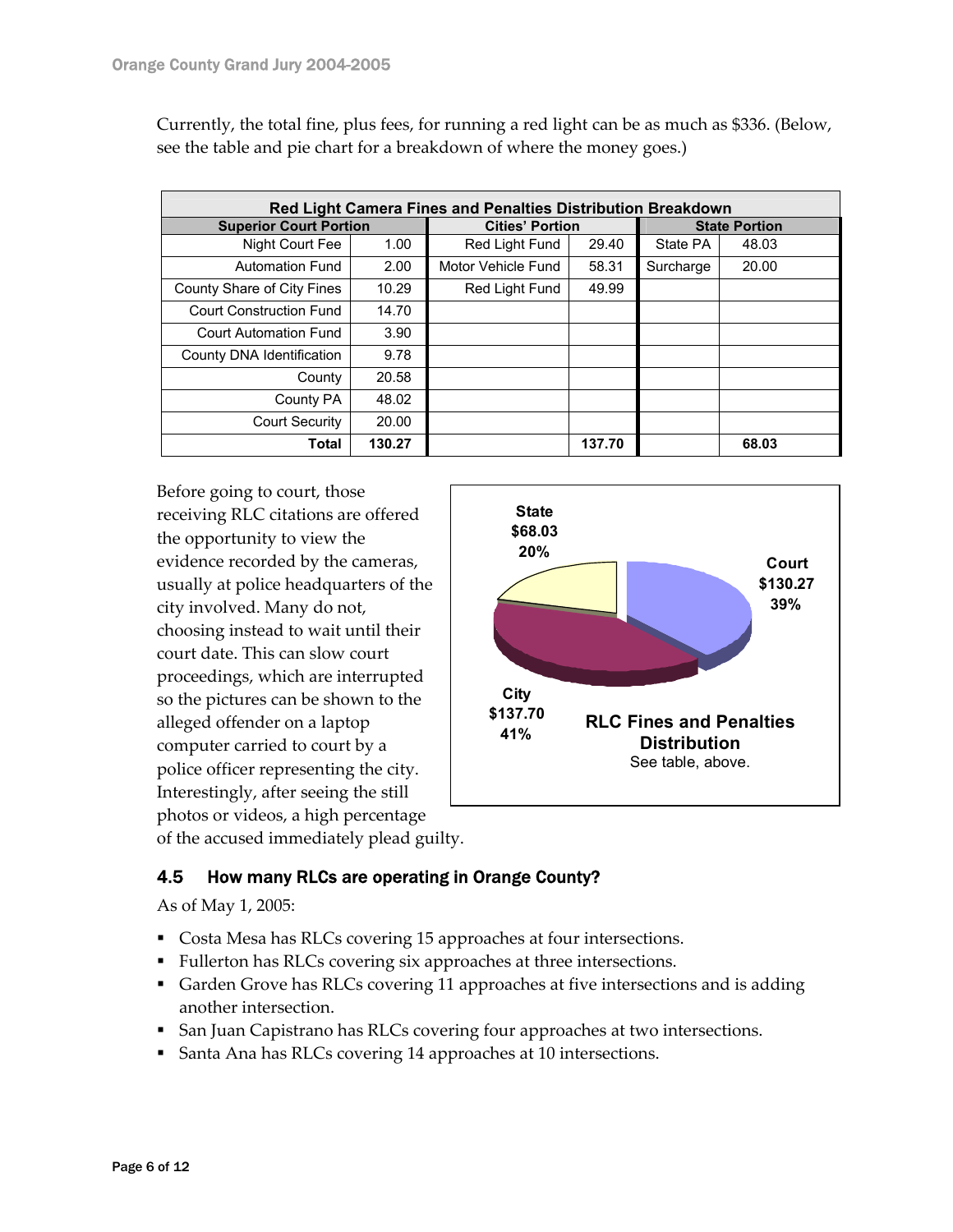## 4.6 How much do RLCs cost?

The cost of installing one RLC system ranges from \$50,000 to \$100,000 per approach, depending upon the configuration of a specific intersection. The two RLC vendors operating in Orange County absorb the installation cost; then rent the individual systems to the cities for about \$5,000 to \$6,000 per month for each approach.

## 4.7 RLCs aren't cheap. Why use them?



The primary motive for using the devices is to improve safety. RLCs are placed at intersections with high traffic volumes and histories of numerous vehicular crashes caused by drivers running red lights. RLCs also are seen as enhancements to local police departments that cannot possibly monitor intersections 24 hours per day. They are seen, too, as deterrents because signs that warn of their existence are required by the California Vehicle Code. In addition, RLCs are seen as a potential source of municipal revenue.

### 4.8 Are RLCs "cash cows" for cities?

The cities say they do not know how much revenue RLCs generate because of a reporting system at the county level that fails to distinguish between monies collected as a result of red light citations written by police officers in the field and citations issued through RLC systems. The grand jury's investigation confirmed this.

In addition, the grand jury learned that approximately 33 percent of the total number of RLC citations issued by the five cities in 2004 was not paid. If they had been paid at the full fine level of \$336 per citation, the total revenue shared by the cities, the county, and the state would have been approximately \$5 million. There are a variety of reasons why these citations were not paid. Some were dismissed by the courts, but no reporting system alerts local police about which citations need follow-up.

### 4.9 Controversies and Legal Issues

#### *4.9.1 To whom is a citation issued?*

Four states–Arizona, California, Colorado, and Oregon–require that RLC citations be issued to the driver of the vehicle at the time of the alleged infraction. In all other states using RLCs, the citations are issued to the registered owner of the vehicle no matter who is driving when the camera records the event. It is then up to the registered owner to identify the driver, or pay the fine.

#### *4.9.2 Privacy Issues*

Some recipients of RLC citations argue that the camera systems constitute an invasion of privacy and a "big brother" approach to law enforcement. The California Department of Motor Vehicles, in contrast, takes the position that privacy cannot be invoked by a driver using a public roadway.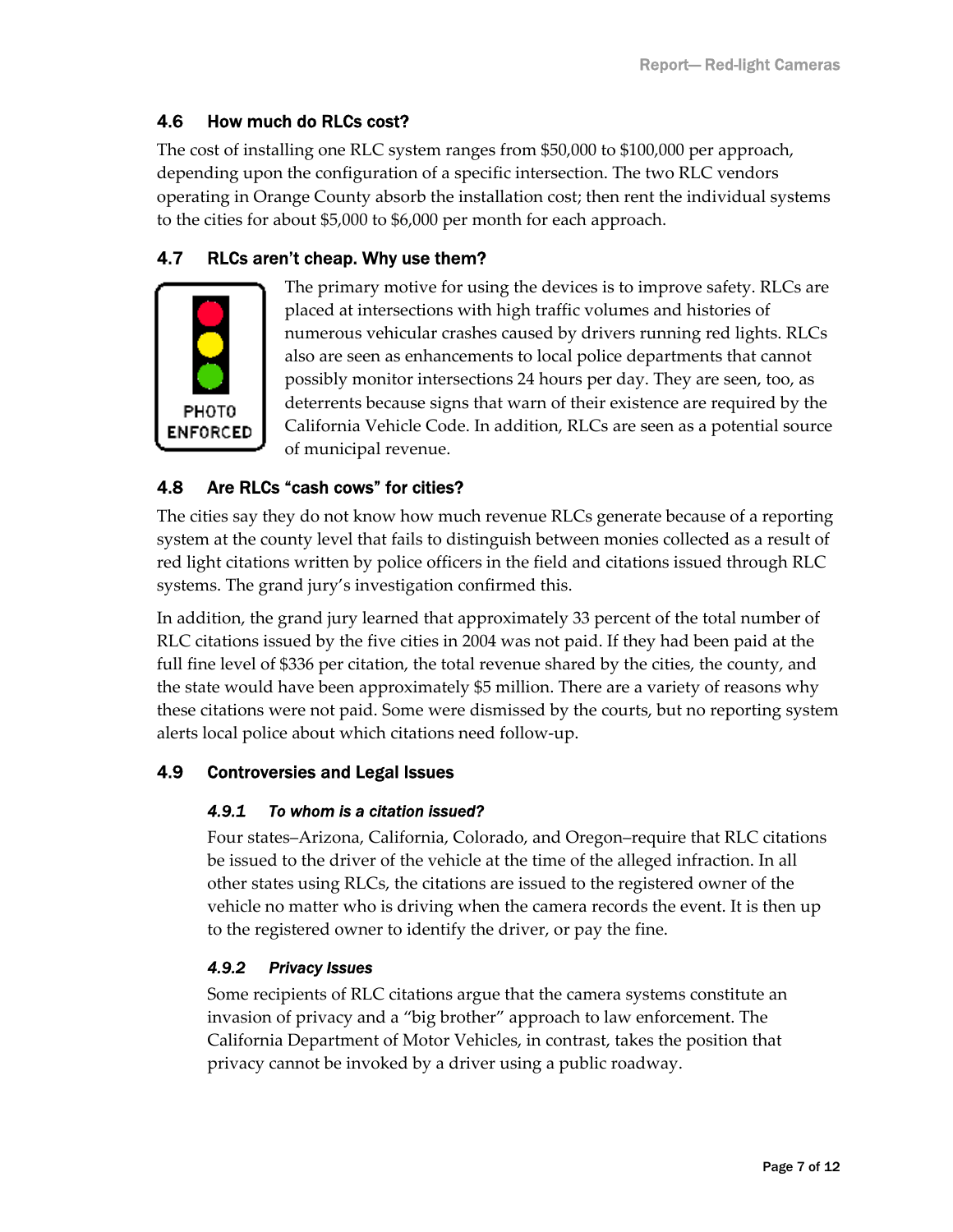#### *4.9.3 Yellow Light Timing*

A key to RLC use is the minimum length of yellow caution lights at signalized intersections. This is governed under the California Supplement to the Federal Manual on Uniform Traffic Control Devices. The timing of yellow caution lights is specified in Table 4D.102 of the supplement. The times are tied to the posted speed limit near the intersection. The speed at approach to a signal is calculated on that basis, and the time of yellow lights is set accordingly. Minimum times for displaying yellow lights are based on these factors. The jurisdiction in charge of the specific signals may increase the yellow light time somewhat but cannot reduce it. Cities using RLCs often increase the time by 0.3 to 0.5 of a second.

#### *4.9.4 Can you beat the cameras?*

Someone who runs a red light at an RLC intersection might escape a citation because of a technical problem. Weather can have an effect of the quality of RLC photos. Police in several California cities that use RLCs advise motorists not to try covering their license plates (it's against the law), or spraying their plates with something they hope will block RLC photos. Police have tested any number of sprays, in some cases applying double coatings. They do not work, police say.

#### *4.9.5 Legal Rulings*

In February 2005, a driver in Costa Mesa won his appeal of a red light running conviction when a judge ruled the city was at fault for not publishing a notice and not issuing RLC warning notices 30 days in advance as required by the state Vehicle Code. The judge also ruled that the same government agency must control both the cameras and the traffic signals. In this case, the city controlled the camera, but Caltrans controlled the traffic signal. The city appealed; however, the Orange County Superior Court's ruling was upheld in May 2005.

### 5. Observations and Discussion

#### 5.1 What do traffic engineers say?

Grand jurors interviewed traffic engineers, as well as police, in Anaheim, Irvine, Newport Beach, Westminster, and Orange–all cities that do not use RLCs. They were asked why they do not. In general, representatives of these cities said they do not need RLCs because they do not have a red light violation problem that warrants use of the devices, or because they are using other ways to deal with the problem. Some of those methods are:

- Coordinating traffic signals, thereby reducing driver frustration
- Using four-way red signals so that everyone has to stop for a few seconds
- Creating better signage for complicated intersections
- Using greater police presence at problem intersections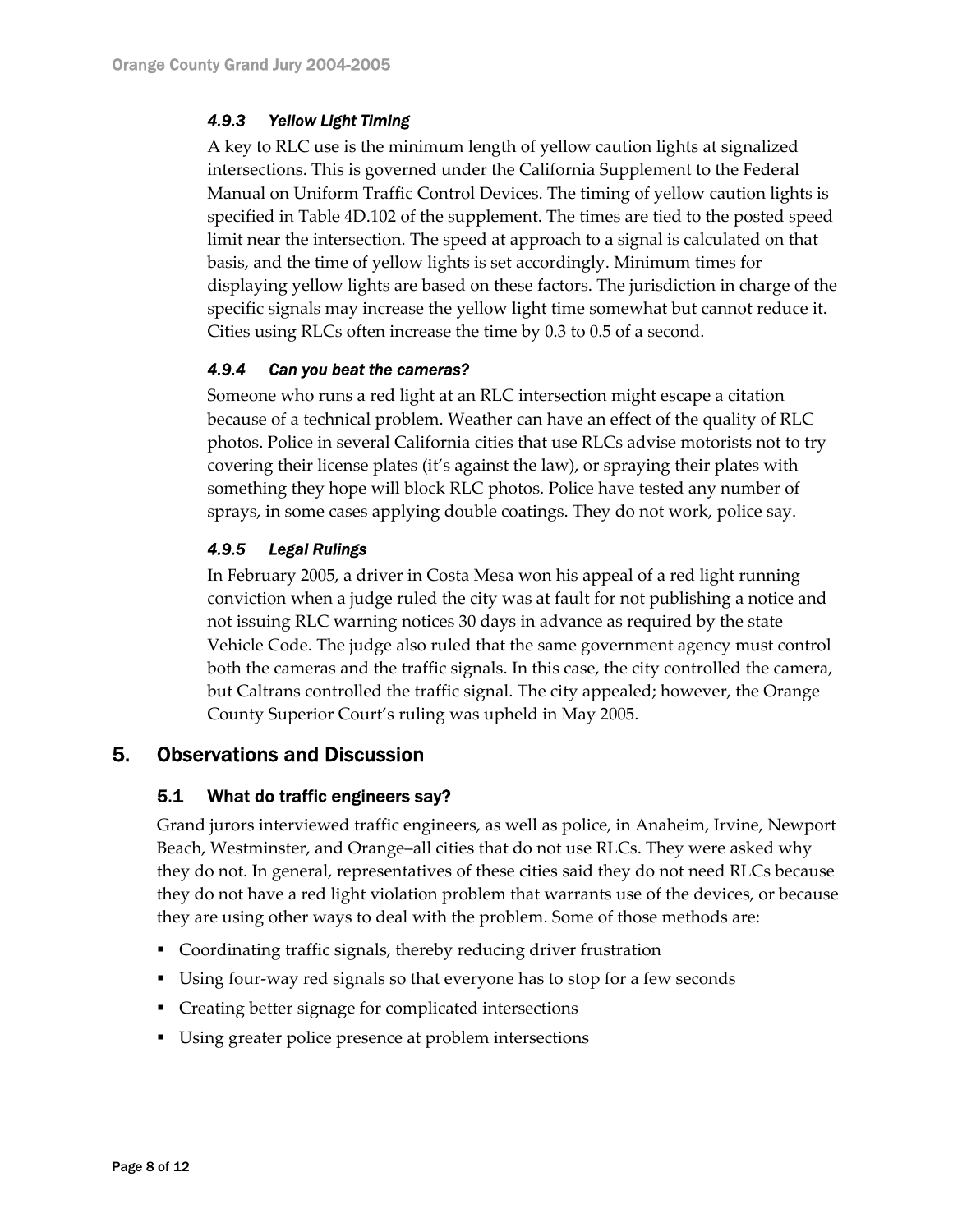- Replacing incandescent bulbs in traffic signals with larger, brighter light emitting diodes (LEDs) that cost less, operate more efficiently, and can be powered by battery for up to four hours in the event of a power failure.
- Creating double left-turn lanes where practical
- Installing LED systems, commonly known as "rat boxes," that can signal a traffic officer when someone has run a red light. This enables an officer to be positioned so he will not have to chase the offending motorist through a busy intersection, creating a potential danger for him and other motorists than the red-light-runner has already created.

A traffic engineer in one city noted that his city had tested RLCs but was not satisfied with the technology as it pertained to left turn lanes. He and other traffic engineers described RLCs as only one potential tool in combating red-light-runners.

## 5.2 Do RLCs actually reduce red light running?

The tables, below, show a two-year accident history at intersections with and without RLCs. In most cases, the advent of the cameras appears to have reduced the number of accidents at these intersections. Police records do not specifically attribute the cause of these accidents to the running of red lights. Therefore the statistics can be misleading. It is well to remember that auto accidents often result from more than one cause, and singling out the major cause can be a subjective decision.

|                                                             | <b>RLC Accident Table</b>             |                                                |                       |  |
|-------------------------------------------------------------|---------------------------------------|------------------------------------------------|-----------------------|--|
| <b>Cities with RLCs</b><br>(3 intersections from each city) | <b>One Year</b><br><b>Before RLCs</b> | <b>One Year</b><br><b>After</b><br><b>RLCs</b> | $\%$<br><b>CHANGE</b> |  |
| Costa Mesa                                                  | 39                                    | 28                                             | $-28.2$               |  |
| Fullerton                                                   | 88                                    | 83                                             | $-5.7$                |  |
| Garden Grove                                                | 45                                    | 24                                             | $-46.7$               |  |
| Santa Ana                                                   | 68                                    | 57                                             | $-16.2$               |  |
| San Juan Capistrano                                         | 33                                    | 29                                             | $-12.1$               |  |

| <b>Cities without Red Light</b><br><b>Cameras</b> |      |      |                 |
|---------------------------------------------------|------|------|-----------------|
| (3 intersections from each city)                  | 2003 | 2004 | <b>% CHANGE</b> |
| Anaheim                                           | 95   | 147  | $+54.7$         |
| Westminster                                       | 29   | 22   | $-24.1$         |

**Notes:** 

- 1. Accident data was obtained from each respective police department. The percent increase/decrease is calculated from those data.
- 2. Westminster's decrease in accidents was credited to added raised medians.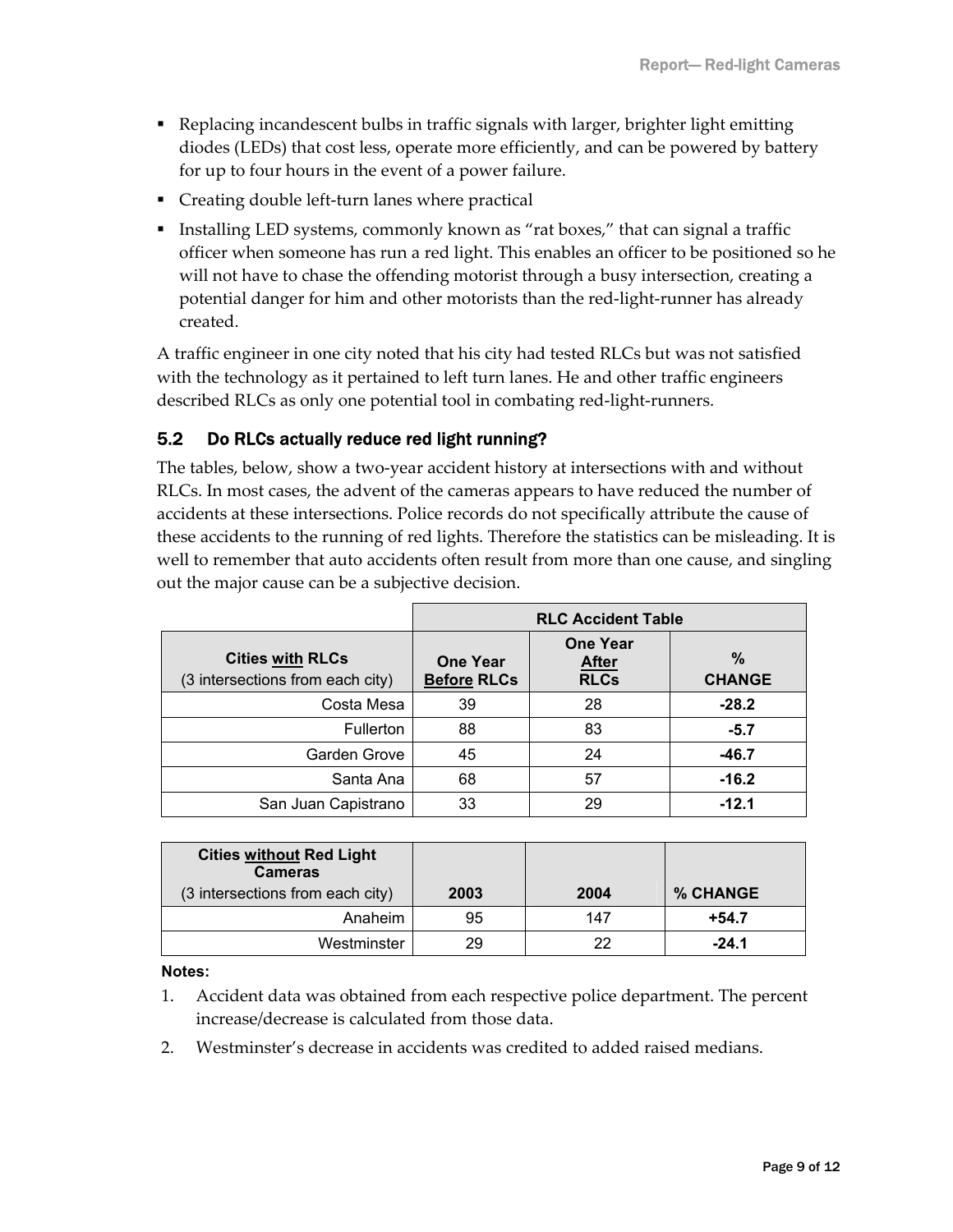- 3. While each city that uses RLCs shows an overall decrease in accidents, it should be noted that two intersections (Harbor/Orangethorpe in Fullerton and Harbor/McFadden in Santa Ana) had a slight increase (10% and 4.2%, respectively).
- 4. The three intersections in the city of Anaheim were chosen randomly among a list of consistently high accident intersections. Each intersection showed an increase from 2003 to 2004.

That said, it appears RLCs can help reduce red light running in much the same way as the sight of a police officer causes motorists to slow down. Drivers learn the camera is there and become more cautious. Driver awareness of RLCs could produce safety benefits at intersections without RLCs. In addition, state law requires cities to post the fact that red light cameras are in use. This can be done at each entrance to the city or at approaches to intersections where RLCs are stationed. Some cities do both.

## 6. Findings

Under California Penal Code Sections 933 and 933.05, responses are required to all findings. The 2004-2005 Orange County Grand Jury has arrived at the following findings:

- 6.1 *Camera revenues***:** The five cities in Orange County using RLCs are unable to determine through existing accounting systems how much revenue the cameras are producing. Cities should have this information to make informed decisions about RLCs.
- 6.2 *Unpaid citations***:** Approximately 33 percent of all RLC citations issued by the five cities in 2004 were not paid, leading to potentially significant, but unknown, losses in revenue to the cities, the county, and the state.
- **6.3** *Police officers:* Currently, only sworn police officers in each city determine which RLC citations to issue. This may take officers away from more critical assignments.

**Responses to Findings** *6.1* **and** *6.2* **are required from the city councils of Costa Mesa, Fullerton, Garden Grove, San Juan Capistrano, and Santa Ana.** 

**Responses to Finding** *6.3* **are requested from the police chiefs of Costa Mesa, Fullerton, Garden Grove, and Santa Ana.** 

**Responses to Finding** *6.3,* **as regards San Juan Capistrano***,* **are required from the Orange County Sheriff/Coroner.**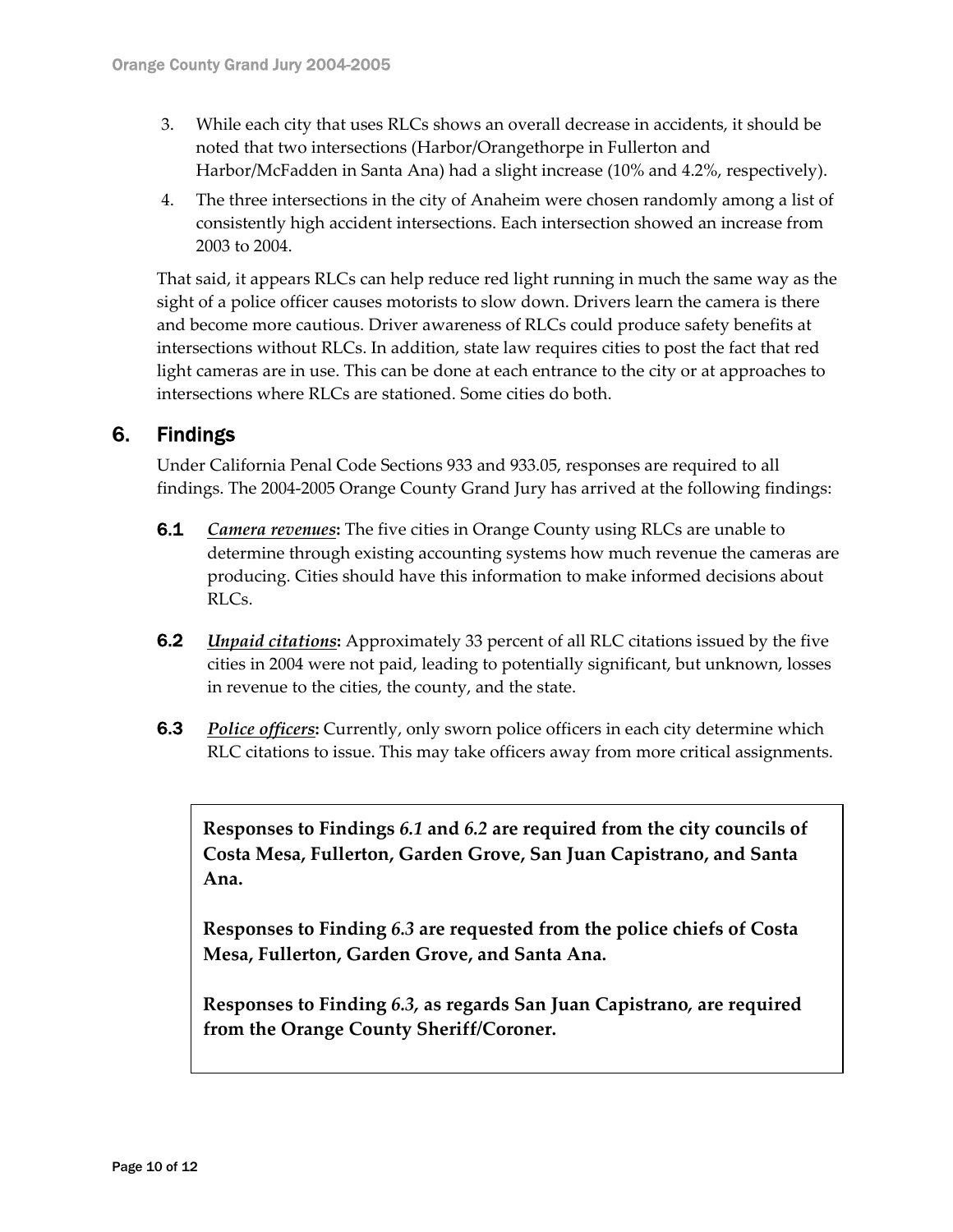## 7. Recommendations

In accordance with California Penal Code sections 933 and 933.05, each recommendation will be responded to by the government entity to which it is addressed. The responses are to be submitted to the Presiding Judge of the Superior Court. Based on the findings, the 2004-2005 Orange County Grand Jury makes the following recommendations:

- 7.1 *Camera revenues and unpaid citations*: The five cities in Orange County using RLCs should seek, independently or jointly, to resolve accounting/reporting issues so they can accurately determine the net operating effects of their RLCs and recover any lost revenues. (See Findings 6.1 and 6.2.)
- 7.2 *Police officers*: The five cities in Orange County using RLCs should explore the possibility of training and using non-sworn law enforcement personnel for the task of determining which RLC citations to issue to reduce costs and return sworn officers to more critical assignments. (See Finding 6.3.)

**Responses to Recommendations** *7.1* **and** *7.2* **are required from the city councils of Costa Mesa, Fullerton, Garden Grove, San Juan Capistrano and Santa Ana.** 

**Responses to Recommendation** *7.2* **are requested from the police chiefs of Costa Mesa, Fullerton, Garden Grove, and Santa Ana.** 

**Responses to Recommendation** *7.2,* **as regards San Juan Capistrano***,* **are required from the Orange County Sheriff/Coroner.** 

## 8. Sources

#### 8.1 Documents

- 1. California Vehicle Code
- 2. California Supplement to the Federal Manual on Uniform Traffic Control Devices

#### 8.2 Internet

- 1. U.S. Department of Transportation, Division of Highway Safety
- 2. Insurance Institute for Highway Safety
- 3. "People vs. John Allen, et al.," Superior Court, San Diego County, 2001, No. 57927SC
- 4. "Photo Enforcement: A City's Guide to Profiting from Poor and Unsafe Engineering Practices," California Senate hearing testimony by Chad Dornsife, National Motorists Association, Aug. 28, 2001